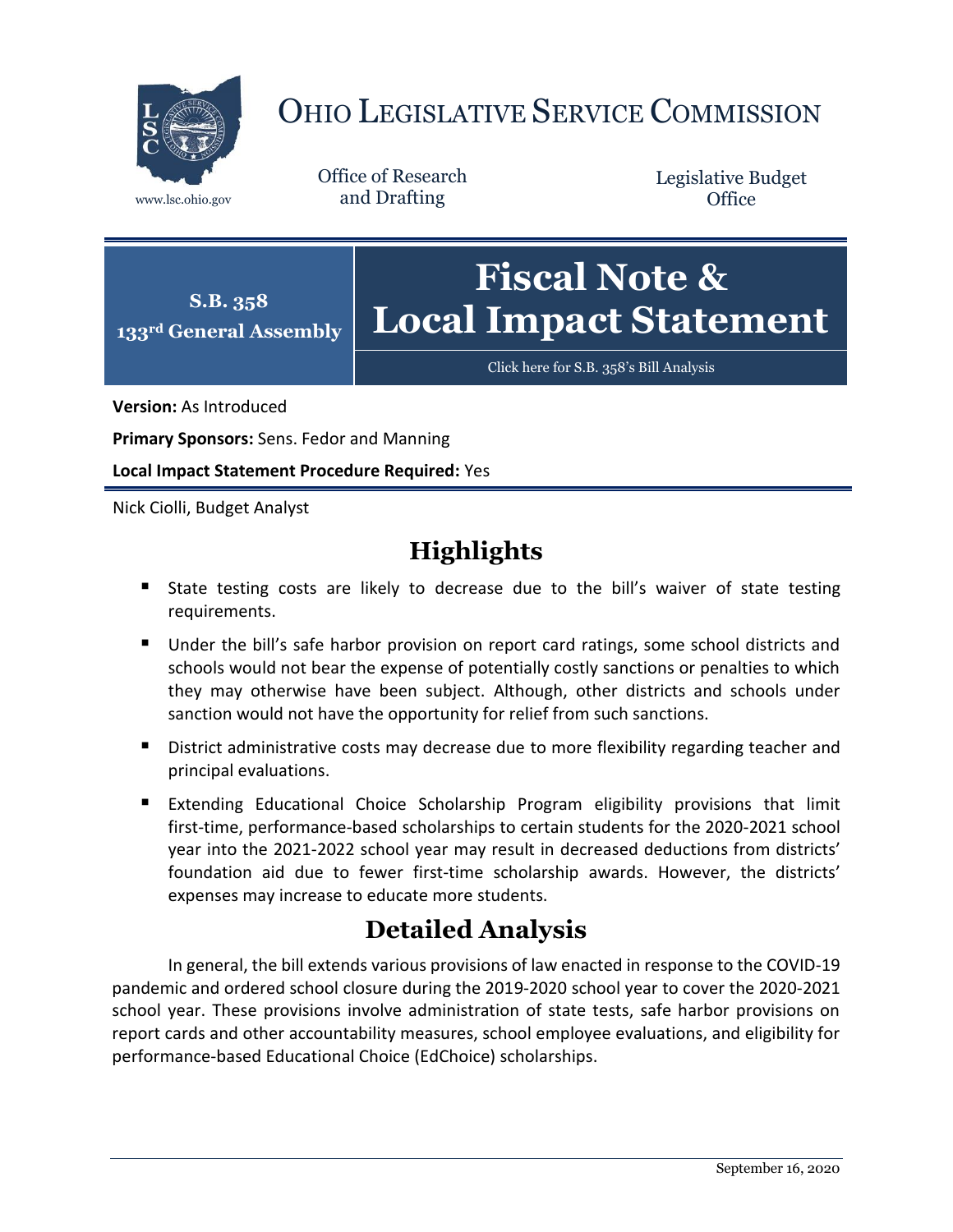## **Testing administration**

#### **State tests**

The bill extends the waiver for school districts and other public schools from administering elementary and secondary state tests for the 2019-2020 school year to also cover the current 2020-2021 school year. The bill also permits the Superintendent of Public Instruction to waive any required reports that are based on the assessment results and prohibits students from being excluded from their district's 2021-2022 enrollment or deemed ineligible for any scholarships solely because the student was not administered an assessment.

As a result of the bill, expenditures for the state's testing contracts are likely to decrease. In FY 2020, GRF testing costs were about \$8.8 million lower than the appropriation due to the cancellation of the spring state tests that year. The amount of cost savings in FY 2021 will depend on a number of factors, but is likely to be larger compared with the 2019-2020 school year. For example, work was already performed by vendors pursuant to the contracts and readers for open-ended (constructed response) items were already trained at the time the 2019-2020 school year testing administration waiver was enacted. Additionally, according to the Ohio Department of Education (ODE), many, but not all, juniors completed the state-sponsored SAT or ACT and roughly 70% of students subject to Alternate Assessment for Students with Significant Cognitive Disabilities and the Ohio English Language Proficiency Assessment completed the assessment prior to the 2019-2020 testing administration waiver. For reference, the state paid \$4.9 million to administer both the ACT and SAT in FY 2019. Most students are unlikely to have been administered these tests for the 2020-2021 school year, resulting in the waivers yielding more savings than compared with the 2019-2020 school year waiver.

#### **End-of-course examinations**

H.B. 164 of the 133<sup>rd</sup> General Assembly generally allowed students to substitute a final course grade for an end-of-course examination grade in the event the examination for the 2019-2020 school year was cancelled due to the COVID-19 pandemic. The bill extends this provision to cover the 2020-2021 school year. Specifically, students scheduled to take or retake an end-of-course examination in the 2020-2021 school year, but do not do so because the administration of that examination is cancelled, may use a final course grade to satisfy graduation requirements prescribed under continuing law in lieu of an examination score. The bill allows students to take the relevant end-of-course examination in a subsequent year if they so choose. Thus, the bill may increase a school district or other public school's administrative workload to inform and advise students of their options. It also may decrease state test costs by reducing the number of students that take or retake in a subsequent school year an end-of-course examination for a course taken during the 2020-2021 school year. The table below shows the bill's designated achievement levels for each corresponding course grade. The first column includes any corresponding letter grade for each letter (e.g., "A" includes both "A-" and "A+," and so on).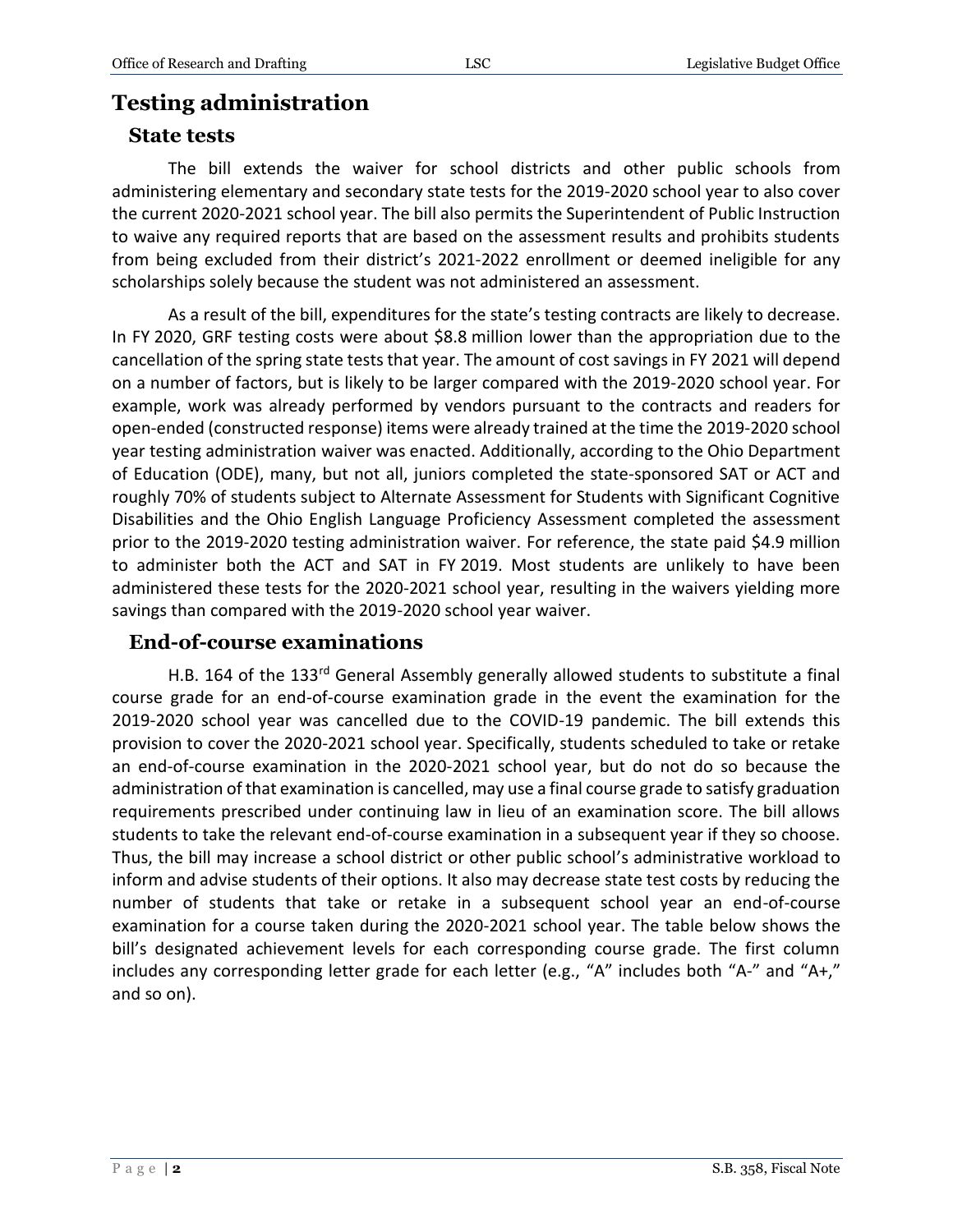| 2019-2020 and 2020-2021 School Year Final Course Grade and<br><b>End-of-Course Examination Equivalent Achievement Levels</b> |                                                                         |
|------------------------------------------------------------------------------------------------------------------------------|-------------------------------------------------------------------------|
| <b>Final Course Grade</b>                                                                                                    | <b>End-of-Course Examination</b><br><b>Performance Level Equivalent</b> |
| Α                                                                                                                            | Advanced                                                                |
| R                                                                                                                            | Accelerated                                                             |
|                                                                                                                              | Proficient                                                              |
| n                                                                                                                            | <b>Basic</b>                                                            |
| F                                                                                                                            | Limited                                                                 |

Any grades "C" or higher are deemed equivalent to a competency score for purposes of graduation requirements. For pass-fail courses, the bill specifies that failure is equivalent to an "F" grade and limited level of skill, while passing is equivalent to a level of skill that the student's district or school determines, though a pass designation is equivalent to a competency score.

#### **Federal waiver**

ODE will incur additional workload as the bill requires the Department to seek a waiver from the United States Secretary of Education from federal testing requirements for the 2020-2021 school year. If no waiver is granted, the bill requires ODE to determine which assessments are necessary to meet federal requirements and adjust administration dates accordingly.

## **Safe harbor provisions**

#### **Report cards**

The bill prohibits ODE from publishing state report card ratings and assigning overall or component letter grades on the state report cards for the 2020-2021 and 2021-2022 school years and prohibits any report card ratings for this school year from being considered in determining whether a district or school is subject to sanctions or penalties. Although, while the bill prohibits the publishing of ratings and assignment of overall and component letter grades, it specifies that ODE is still required to report any performance data that it has for schools and districts by September 15 each of those years, as under current law. H.B. 166 appropriates \$7.6 million from the GRF in FY 2021 for the administration of the state's accountability system and report cards, the majority of which is used to contract with SAS Institute, Inc. for the production of value-added reports.

Effectively, until the release of 2022-2023 report cards, 2018-2019 will be the most recent school year used for provisions and programs dependent on report card grades. Thus, the bill prevents some schools and districts from beginning to be subject to potentially costly state sanctions for low performance, including the creation of academic distress commissions (ADCs), state interventions for school improvement purposes, designation of buildings for the EdChoice Scholarship Program, locations of start-up community schools, community school closure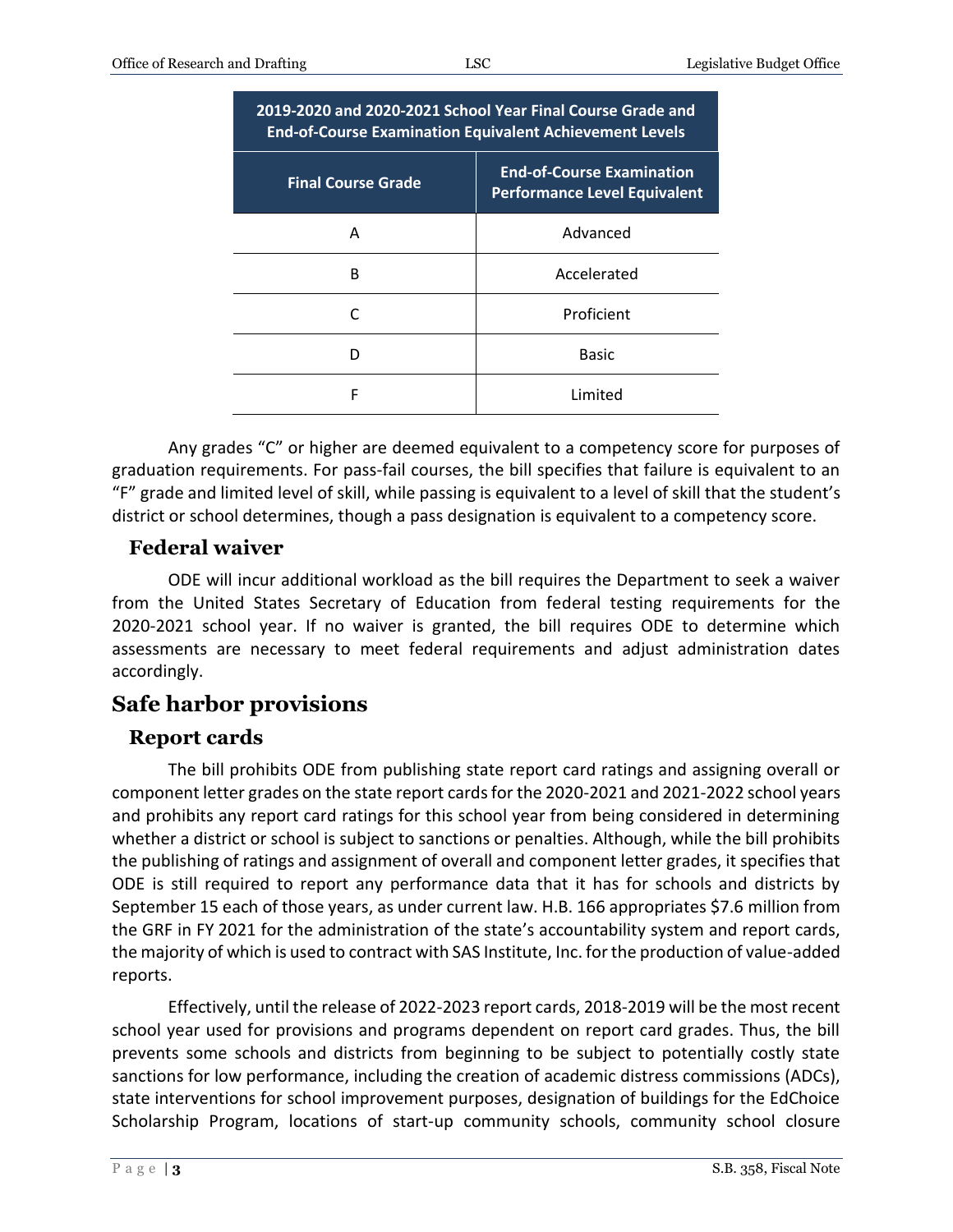provisions, community school restrictions with respect to sponsor changes, and other school restructuring requirements. On the other hand, districts and schools that were on track to improve their report card grades may be subject to such sanctions longer than they otherwise would have.

#### **Third-grade reading guarantee, graduation, and other adjustments**

In addition to safe harbor from report card-related sanctions, the bill prohibits schools from retaining a student in the third grade under the third-grade reading guarantee based on reading performance in the 2020-2021 school year unless the principal of the student's school and the student's reading teacher agree that the student is reading below grade level and not prepared to be promoted to fourth grade. Similarly, until September 30, 2021, the bill requires schools and districts to grant a diploma to any student in the twelfth grade or who was on track to graduate this year (regardless of grade) but has not completed the requirements as long as the student's principal, in consultation with teachers and counselors, determines that the student has successfully completed the high school curriculum or the student's individualized education program.

#### **Community school sponsors**

The bill prohibits ODE from issuing any community school sponsor ratings for the 2020-2021 school year, extending a provision in effect for the 2019-2020 school year. Additionally, the bill creates a safe harbor period from sponsor penalties and sanctions based on the absence of ratings for the 2019-2020 and 2020-2021 school years. Instead, ratings from previous and subsequent years will be considered.

This may prevent some sponsors, which include school districts, educational service centers (ESCs), and other nonprofit organizations, who would otherwise have received ratings of "ineffective" or "poor" for the 2019-2020 or 2020-2021 school years from having sponsorship authority revoked. Sponsorship authority is revoked, subject to an available appeals process, for sponsors that receive a poor rating or three consecutive ineffective ratings. Since no schools will lose sponsorship authority due to ratings for the 2019-2020 and 2020-2021 school years, the administrative costs of ODE's Office of School Sponsorship, may decrease. The Office of School Sponsorship is authorized to take over sponsorship for a school having a sponsor rated as "poor" or "ineffective" for three consecutive years until the school finds a new sponsor. The Office's operations are financed by a sponsorship fee of up to 3% of each sponsored school's operating revenue.

On the other hand, some sponsors may not be able to newly take advantage of certain incentives for "effective" or "exemplary" ratings. For example, entities with an overall rating of "exemplary" or "effective" for at least three consecutive years are evaluated by ODE once every three years, instead of annually. Entities with an overall rating of "exemplary" for at least two consecutive years may sponsor an unlimited number of schools with no territorial restrictions and also receive exemptions from certain requirements on contracts with ODE and the sponsored schools.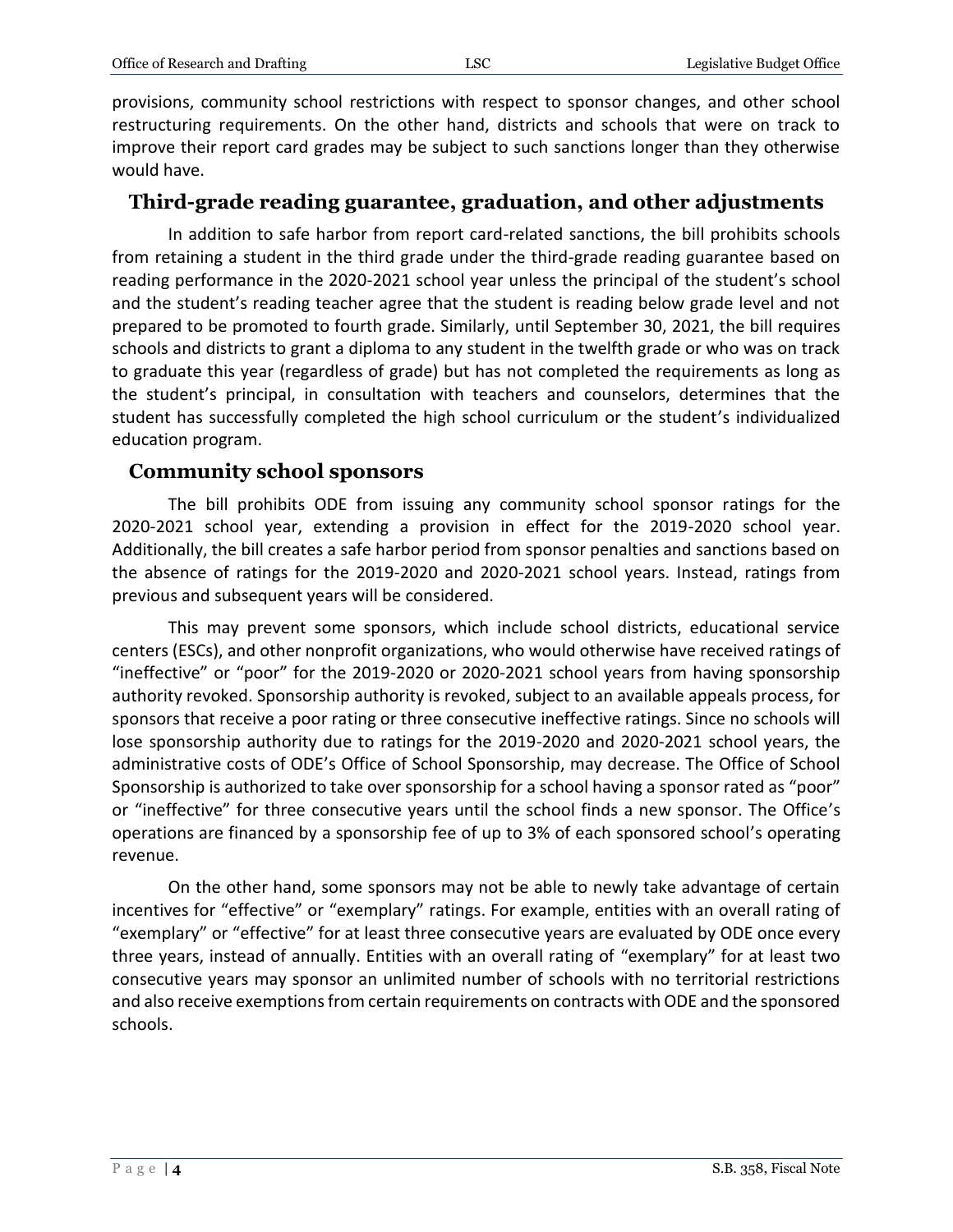# **Teacher and staff provisions**

#### **School employee evaluations**

The bill may reduce school district administrative costs by permitting a district board to elect not to conduct evaluations of district employees, including teachers, administrators, or a superintendent, for the 2020-2021 school year, if the district board determines that it would be impossible or impracticable to do so, without penalty to the employee for purposes of reemployment and prohibits the use of 2020-2021 value-added data for the purpose of teacher evaluations.

#### **Evaluation cycles**

Districts generally must evaluate teachers annually, but there are two optional exceptions. If a teacher is rated as "skilled" on their most recent evaluation, their district can choose to evaluate that teacher every two years; if a teacher is rated as "accomplished" on their most recent evaluation, their district can choose to evaluate them every three years. According to ODE, teachers on a less frequent evaluation cycle are required to have student growth measures. If they do not, evaluations are completed based on performance only meaning that the educator will be placed on a full evaluation cycle for the following school year, which entails additional observations. Due to the cancellation of state tests under H.B. 197 of the 133<sup>rd</sup> General Assembly and school closures for the 2019-2020 school year, ODE indicated that many school districts and schools will not have student academic growth measures available for teacher evaluations. This situation will extend into the 2020-2021 school year due to the bill's waiver of testing requirements. Without the required student growth measures as part of their evaluations, teachers evaluated less frequently under current law would revert to a full evaluation for the 2021-2022 school year. In other words, a district would need to evaluate all of their teachers in the next school year. Most districts and schools that are required to use the teacher evaluation system have opted for a less frequent interval cycle for formal observations and evaluations for eligible teachers.

The bill allows districts that complete evaluations for the 2020-2021 school year without a student growth measure to continue evaluating teachers who are on a two- or three-year evaluation cycle on their longer evaluation cycles. These teachers must remain at the same point in their evaluation cycle and retain the same evaluation rating for the 2021-2022 school year as in the 2019-2020 school year. This provision may reduce administrative workload or costs for school districts by authorizing certain teachers to be evaluated less frequently than would otherwise be the case.

#### **Use of student growth data**

The bill permits districts to complete evaluations for principals for the 2020-2021 school year without a student growth measure if the district chooses. H.B. 197 granted districts the same option for the 2019-2020 school year. This provision may reduce administrative workload or costs for school districts by eliminating the need to develop or measure student academic growth outside of value-added progress data for purposes of principal evaluations.

# **EdChoice Scholarship Program**

The performance-based Educational Choice ("EdChoice") Scholarship Program funds scholarships for students, other than those residing in the Cleveland Municipal School District,